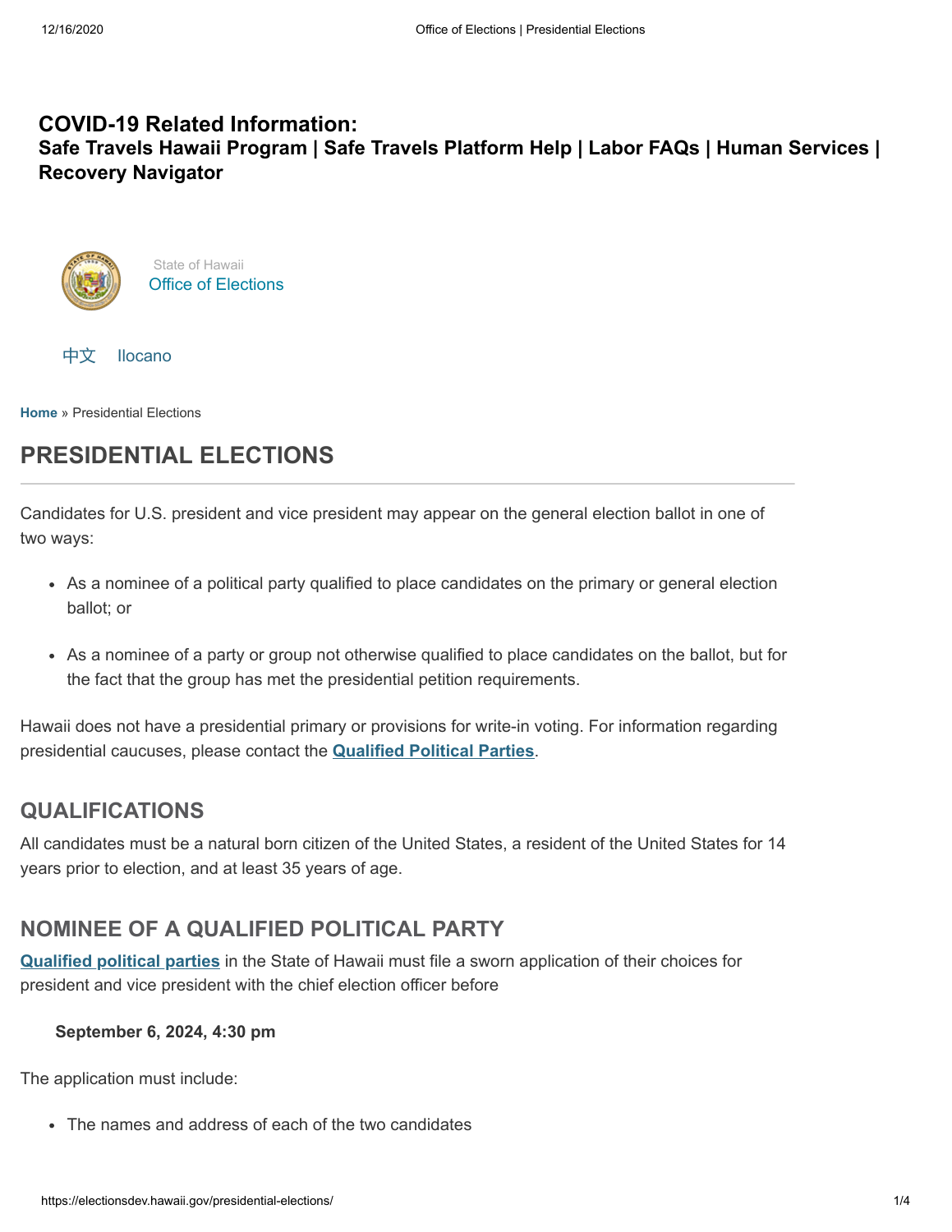- A statement that each candidate is legally qualified to serve under the provisions of the United States Constitution
- A statement that candidates are duly chosen candidates of both the state and national party, giving time, place, and manner of selection

## **PRESIDENTIAL PETITION**

To request a presidential petition, submit the following to the Office of Elections:

- **Application for Petition to be a Candidate for President and Vice President [\(http://electionsdev.hawaii.gov/wp-content/uploads/Application-for-Petition-to-be-a-](http://electionsdev.hawaii.gov/wp-content/uploads/Application-for-Petition-to-be-a-Candidate-for-President-and-Vice-President.pdf)Candidate-for-President-and-Vice-President.pdf)**
- A notarized **Declaration of Intent to be a Candidate for President and Vice President [\(http://electionsdev.hawaii.gov/wp-content/uploads/Declaration-of-Intent-to-be-a-](http://electionsdev.hawaii.gov/wp-content/uploads/Declaration-of-Intent-to-be-a-Candidate-for-President-and-Vice-President.pdf)Candidate-for-President-and-Vice-President.pdf)**

Upon receipt of the completed application form and notarized statements of intent, the Office of Elections will issue the petition.

#### $\Box$ **[Signature Requirements](#page-1-0)**

<span id="page-1-0"></span>The petition must contain **5,798** signatures of currently registered voters in the State of Hawaii. This constitutes not less than one percent of the votes cast in the State at the last presidential election.

In the 2020 presidential election 579,784 votes were cast.

#### $\Box$ **[Withdrawal of Signature](#page-1-1)**

<span id="page-1-1"></span>A voter may withdrawal his/her signature from a petition, as long as the petition has not been filed. A notice must be submitted to the chief election officer that includes the voter's name, Social Security Number, residence address, date of birth, and signature. The chief election officer will notify the group or individual that the signature will not be counted.

#### <span id="page-1-2"></span> $\Box$ **[Filing Presidential Petition](#page-1-2)**